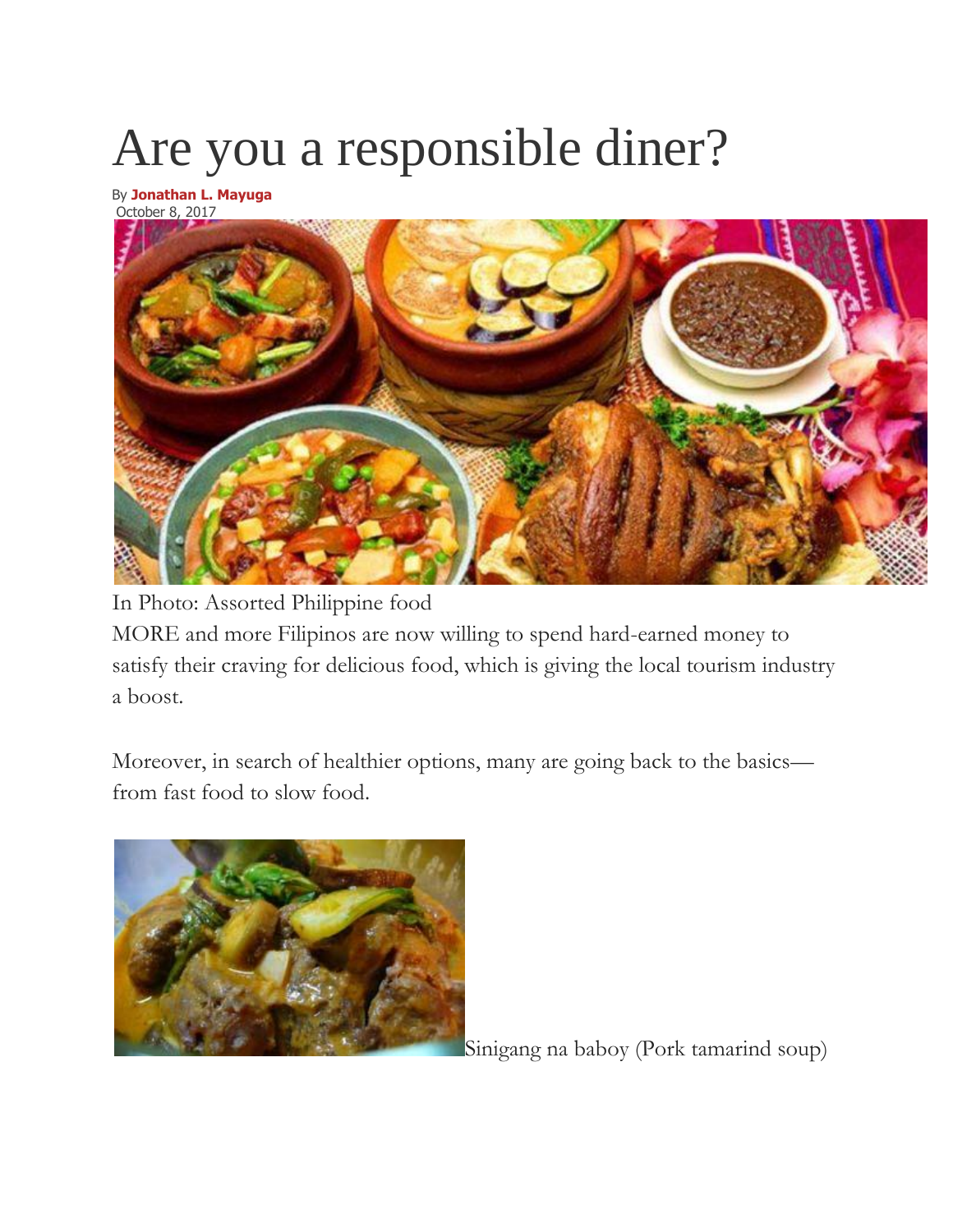Players in the hotel and restaurant industry, hence, should take advantage of this trend and help shape the food-service industry toward sustainable tourism, environmental solution provider World Wide Fund for Nature (WWF-Philippines) said.

Launching its project, dubbed "The Responsible Diner: A Key Ingredient to Sustainable Tourism", on September 26, WWF-Philippines held a forum to tackle ways on how to influence policy-makers, players in food service industry and the Filipino public to adopt a policy and the practice of sustainable consumption and production (SCP).

# **What is sustainable dining?**

For WWF-Philippines, sustainable dining is eating in restaurants with food ingredients that come from environment-friendly sources and operating in a sustainable manner.

Basically an information, education, communication and advocacy campaign, the project aims to address the challenges of coping with the forecasted growth in the tourism sector and take the opportunity to highlight and enhance the Filipino cuisine and to ensure sustainable tourism.



In Photo: June M. Alvarez (left),

executive director of the Philippine Center for Environmental Protection and Sustainable Development Inc., and Raoul Roberto P. Goco, executive chef of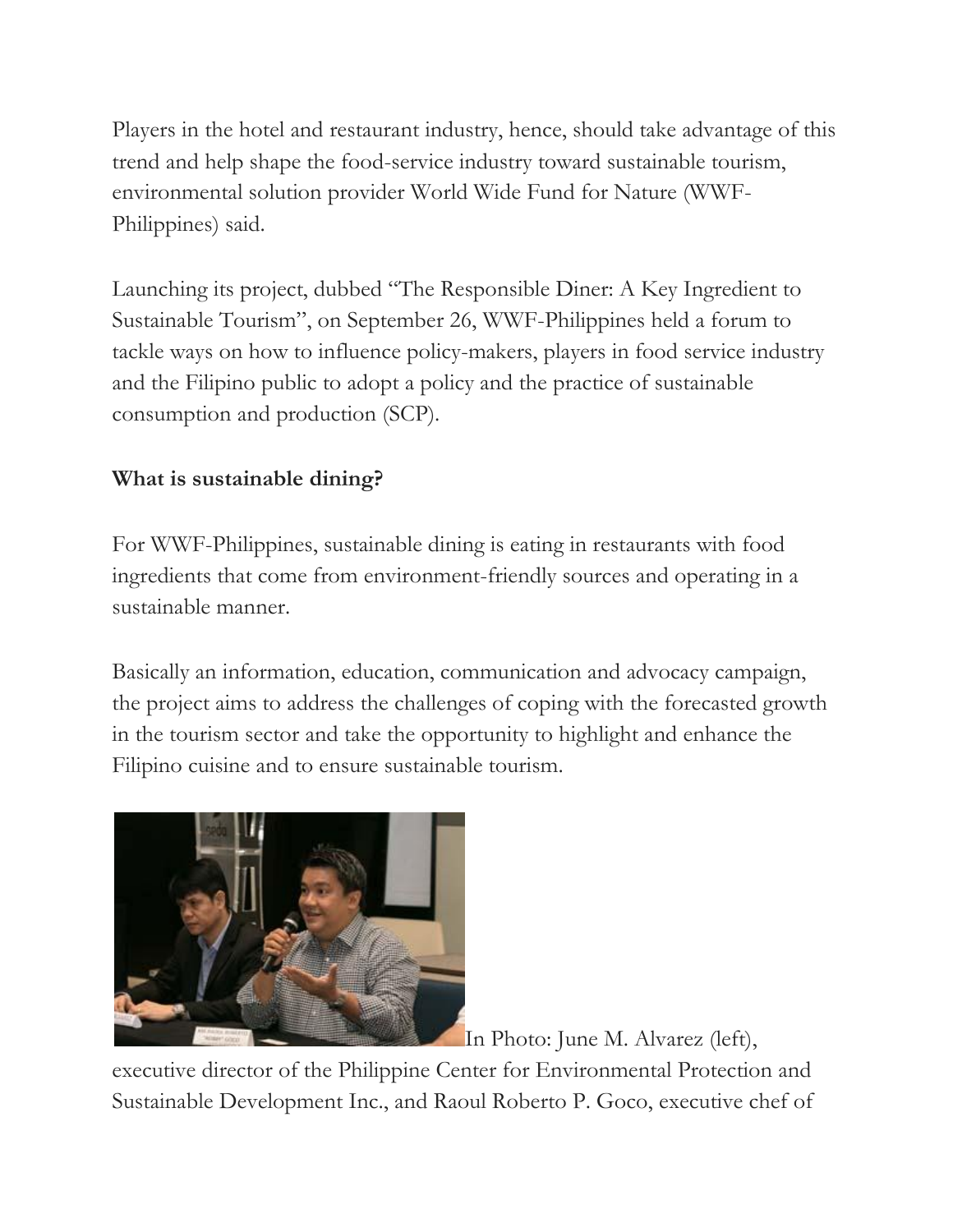Degustation Restaurant Group and a board member of the Hotel and Restaurant Association of the Philippines.

The project is pushing for a food-service policy review in the tourism sector to foster cooperation among policy-makers and integrate the concept of SCP into national and local multisectoral development plans.

The restaurants are encouraged to incorporate sustainability into their long-term goals, train and influence their staff to practice SCP and provide consumers with sustainable dining options.

For the consumers, they are urged to help spread awareness on the environmental impacts of the food-service industry, encourage other diners to support sustainable dining, and uphold the practice of sustainable approaches in their daily lives.

## **Food lovers**

Filipinos love to eat. They even seek the latest food trend in social-media platforms, dine out in search of delicious food to satisfy their craving for healthy and delicious food options, WWF-Philippines said.

This passion for food is slowly shifting back from fast food to slow food, said June M. Alvarez, executive director of the Philippine Center for Environmental Protection and Sustainable Development Inc. (PCEPSDI).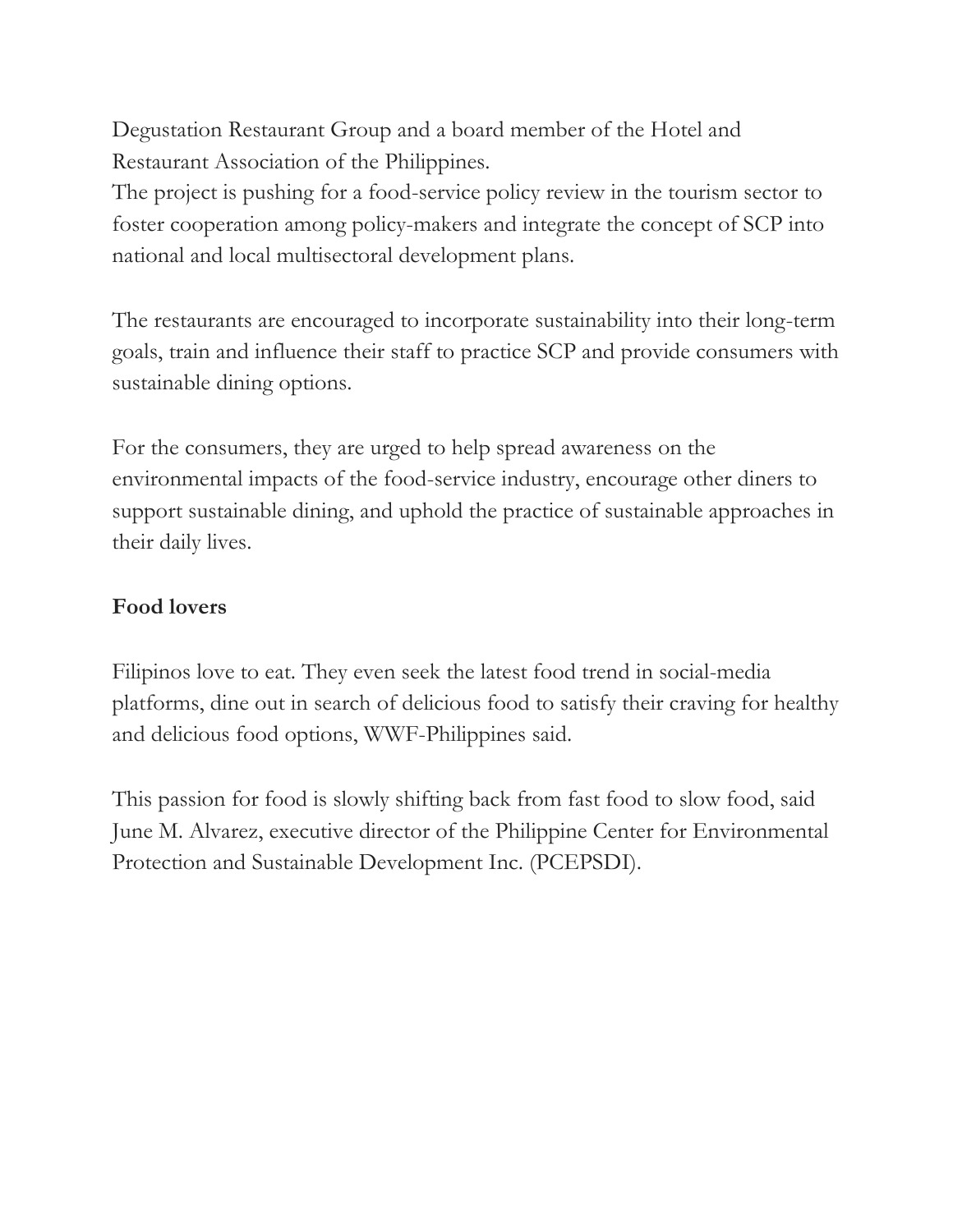

Kare-kare

During the forum, Alvarez said members of the Generation Y, or the so-called millennials, are leading the way to this shift, with its choice of food that is healthier and produced in a much environment-friendly way.

"My colleagues in the office are millennials. Every time we have overtime, they request me to provide local food. They talk about local food," he said.

While the trend of "going back to the basics" is happening, on a larger scale, problems of wasteful eating, as well as unsustainable dining, persist.

Citing various data, according to WWF, in the Philippines, 308,000 tons of rice go to waste every year.

Ironically, it also said 2.7 million Filipino families were reported as hungry in 2016.

# **Changing market behavior**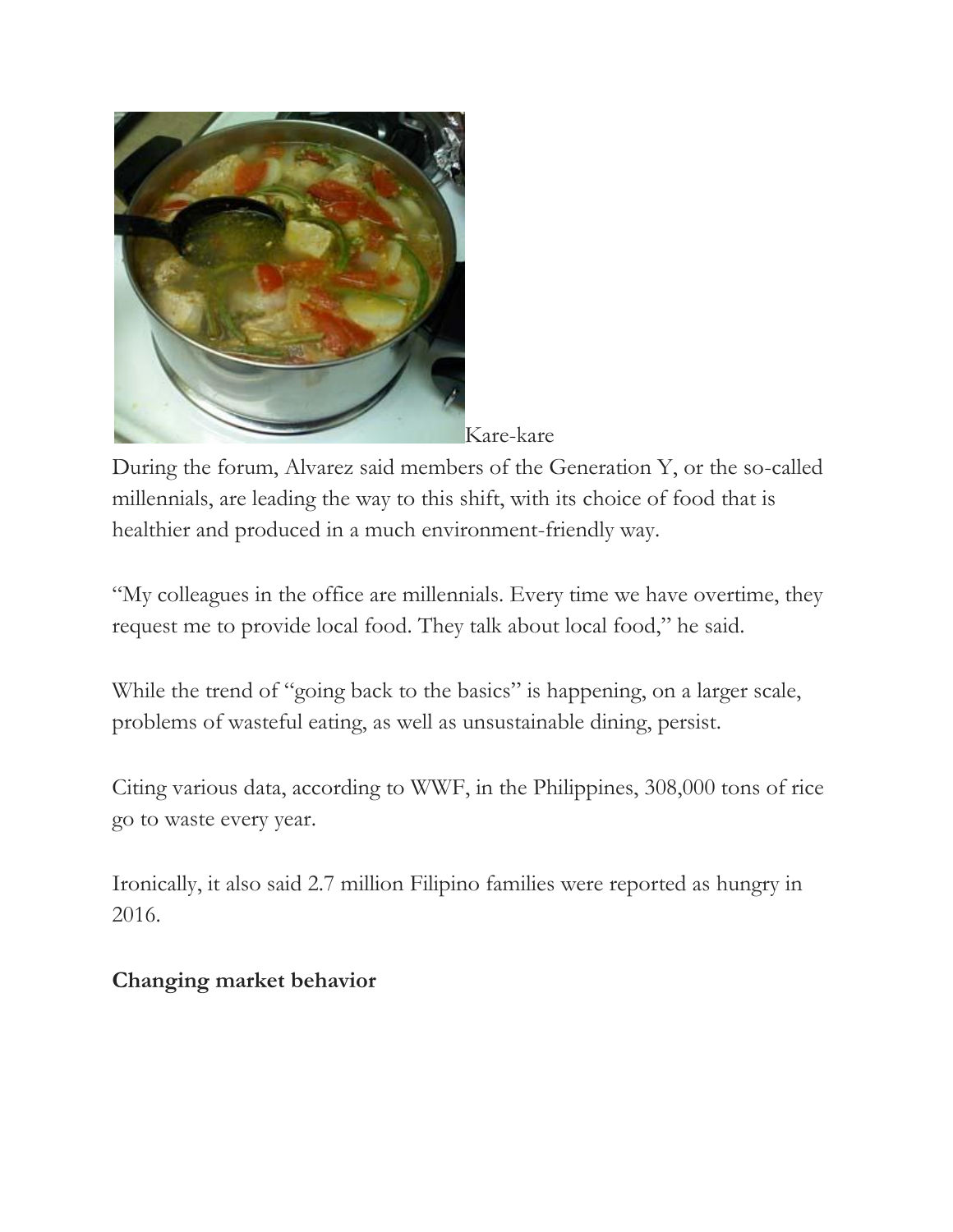The campaign intends to change the market behavior toward sustainability to address the problems caused by the current practice of Filipinos on food, their eating habits, choice of food and dining experience.

"We intend to change the behavior of the public in general toward food. If you are aware and you know what will be better for everybody, you will demand [for] it. If there is demand for it, the industry will adjust demand for sustainability," said Jose Angelito Palma, president and CEO of WWF-Philippines during a conference to highlight the event's objectives.

He said the trend in sustainability is not just for the environment, but for the community and the different stakeholders.

# **Eco-labeling**

Alvarez said the PCEPSDI, the administrator of the National Eco-labeling Programme-Green Choice Philippines, urged companies to seek accreditation to be labeled as an eco-friendly business establishment.

He said promoting SCP is not only about being environment-friendly but is also helping businesses become more sustainable.

"Given our criteria, we can promote sustainability," he said. Eco-labeling promotes not only products but services, as well," he added.

# **Climate change**

Assistant Sectary Rommel Antonio O. Cuenca, deputy executive director of the Climate Change Commission, underscored the importance of reducing food wastage in the fight against climate change.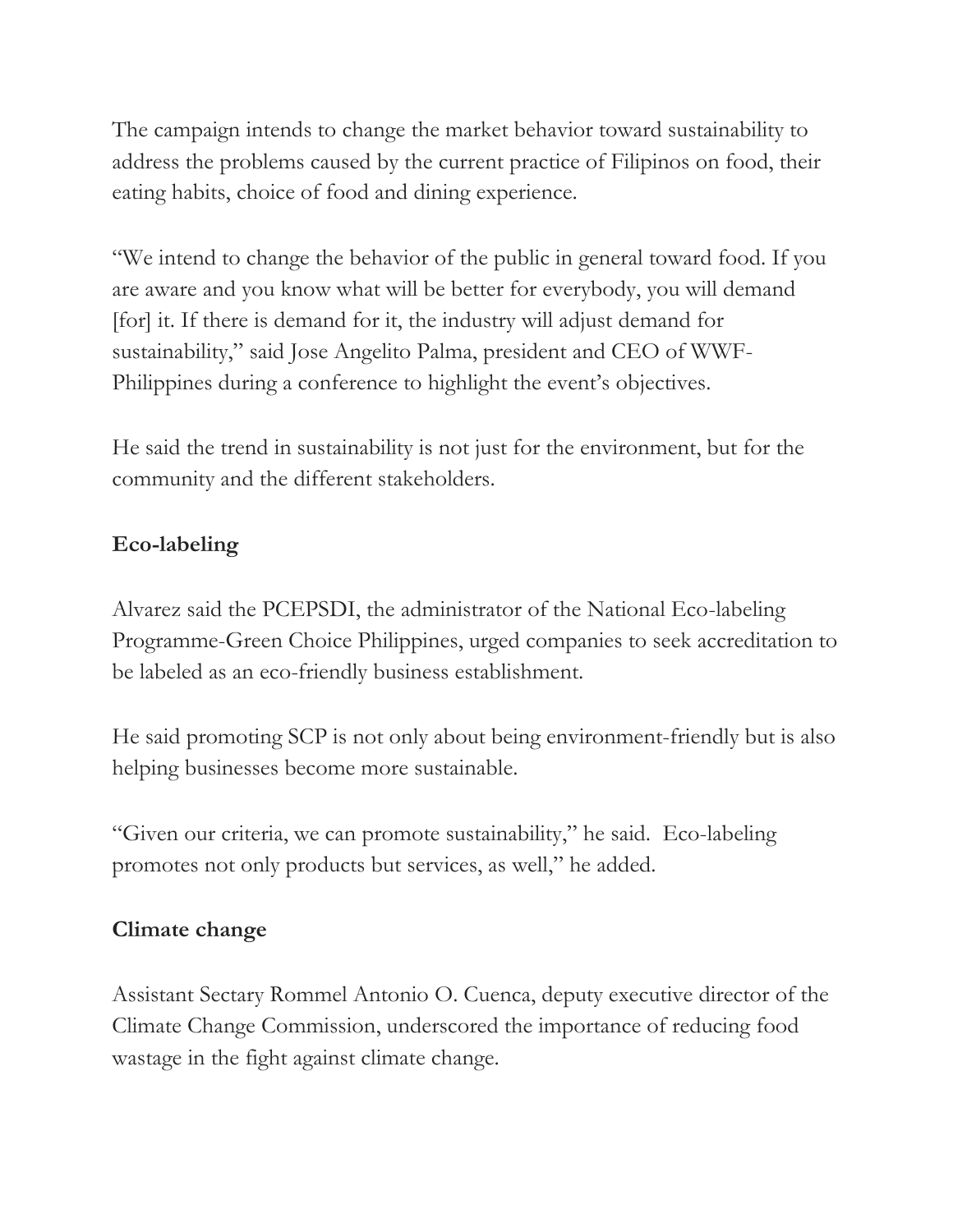Citing a Food and Agriculture Organization report, Cuenca said one-third of annual food production go to waste.

"Connect that with how much food go to waste and the carbon footprint of the agriculture sector. How much water is needed to produce the food we eat? Every food you waste impacts on the climate," he added.

It is important to look at the demand and production sides to reduce food waste to help mitigate climate change, he said.

#### **Green practices**

Christopher Baylon, operations manager of Nurture Wellness Village, said sustainability should be integral into their business operations.

Reducing kitchen waste and proper disposal of waste is institutionalized in Nurture Wellness, he said.

"In our resort, we are doing sustainable practice. We have 30 [kilograms (kg)] to 40 kg of kitchen food waste a day," to address the problem, they decided to practice waste segregation and composting.

Reducing waste, he said, actually saves them from the cost of the waste disposal alone. The resort reduces production costs and save money by using the recycled materials as decorations.

#### **Going local**

Raoul Roberto P. Goco, executive chef of Degustation Restaurant Group and a board member of the Hotel and Restaurant Association of the Philippines for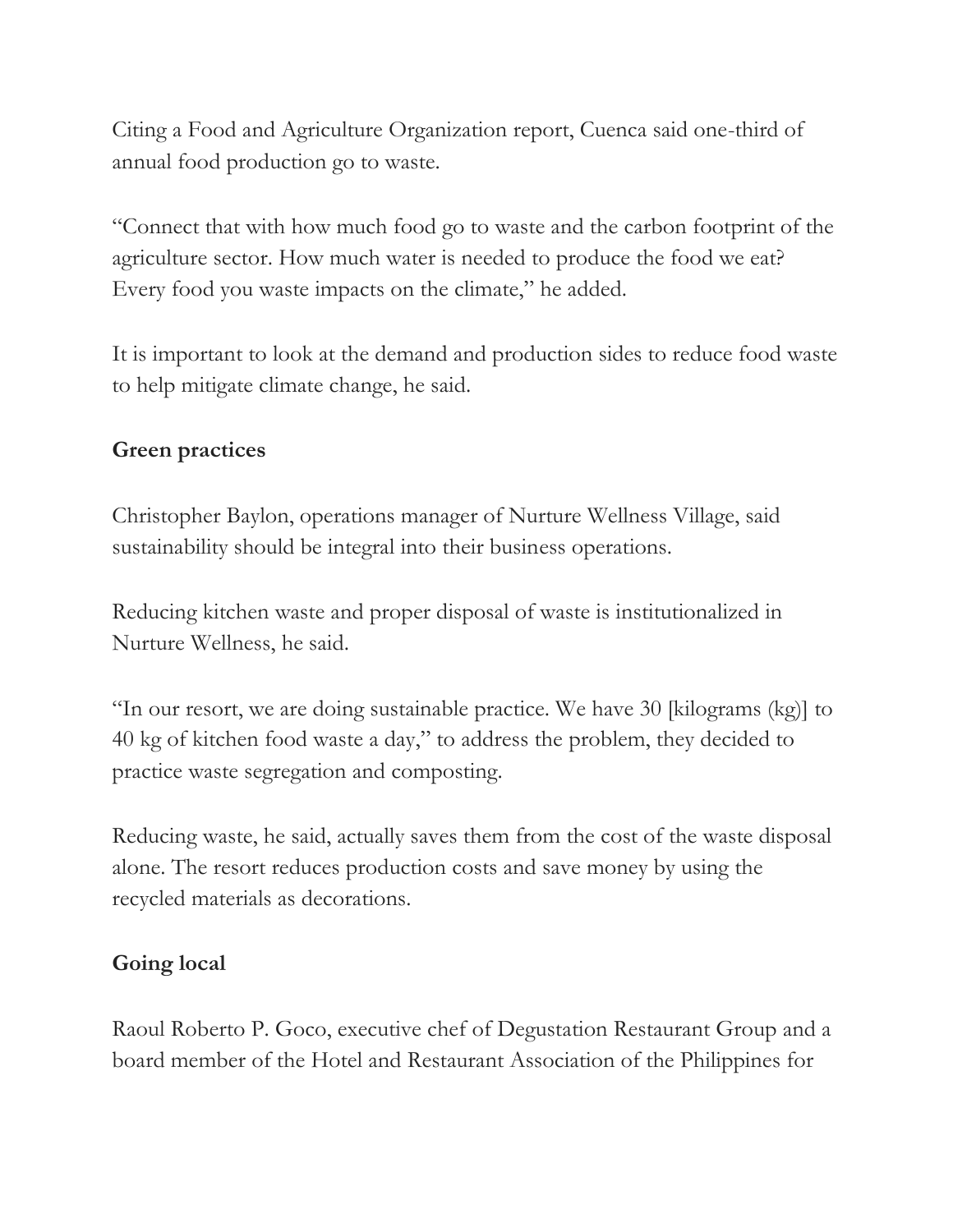the Restaurant Sector, said as a chef he makes it a point to use local ingredients that are organic and seasonal.

"Before, you draw up your menu then go around and look for suppliers or importers. What I am doing now is I look at the market. I look at what's available. From there, we taste the ingredients then make the menu," he said.

He encourages hotel and restaurant chefs to be more creative and make use of local ingredients as opposed to using imported ones that are more expensive and hard to find.

"We have beautiful *patis* [fish sauce], *bagoong* [fermented small fish or shrimps], vegetables. We have pro-biotic chickens. It is about time for chefs to look and cook seasonal, and cook local using local ingredients, and experiment with new techniques on how to preserve or highlight anything."

He added: "Cook our local cuisine. That is the only way we can be recognized by the world. Tourists go for Filipino food and they deserve incredible Filipino food," he said.

By using local ingredients, chefs also help the Filipino farmers—the ultimate food producers—to survive.

"I also hope we can teach farmers on modern sustainable techniques," he said.

## **Growing trend**

Jen Horn of Muni, a company that promotes events to encourage public behavior in the shopping, eating and traveling toward sustainability, said shaping the market will require education of both the consumers and producers.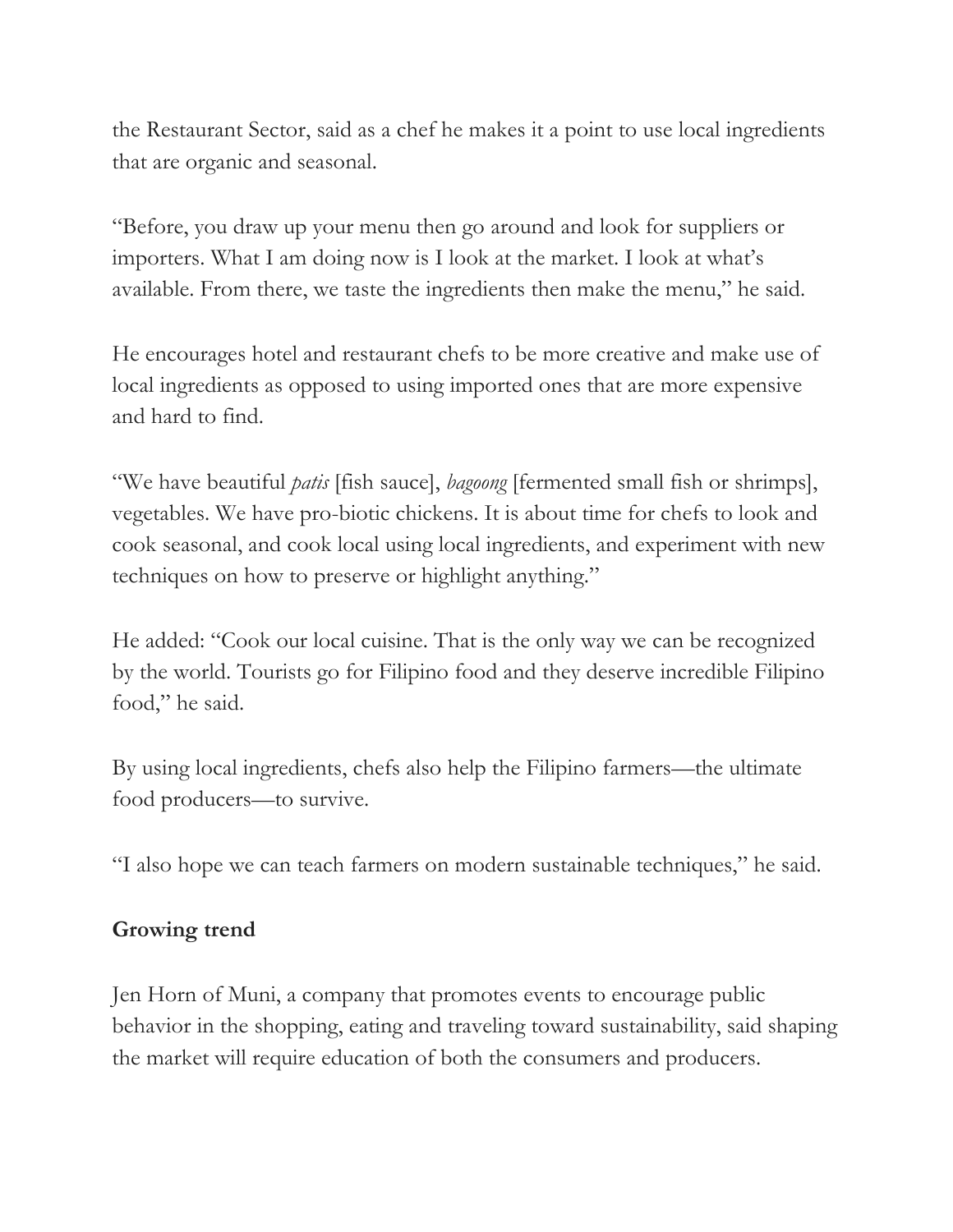"One thing we can do as consumers and community leaders is to share the benefits of consuming the kind of goods that will help shape consumer behavior by educating the public," he said.

A study conducted by PCEPSDI some years back revealed that 70 percent of the market is willing to go for environment-friendly solutions and 90 percent of that are willing to buy "green" products, including food, Alvarez said.

He said the food-service industry has to offer value propositions in coming up with its products or menu, again, emphasizing the millennials as a big market.

"Millennials may have low-spending power but they have the critical mass. They go for organic. They are shunning fast food; they are going back to the basics local food," he said.

"From the business point of view, SCP and efficient processing can be converted into cash," he added.

"So how do you make it efficient if you have the same value, the same market? [Through] efficiency. We can present that to the stakeholders from the point of view of the co-operators," he said.

## **Slow food vs fast food**

Goco said 20 years ago, Filipinos cooked at home using local ingredients available in the market.

The tinola and other Filipino dishes, he said, are actually slow food, until fast food became a necessity as the Filipinos become too busy. It kept people away from cooking at home, which is "unhealthy".